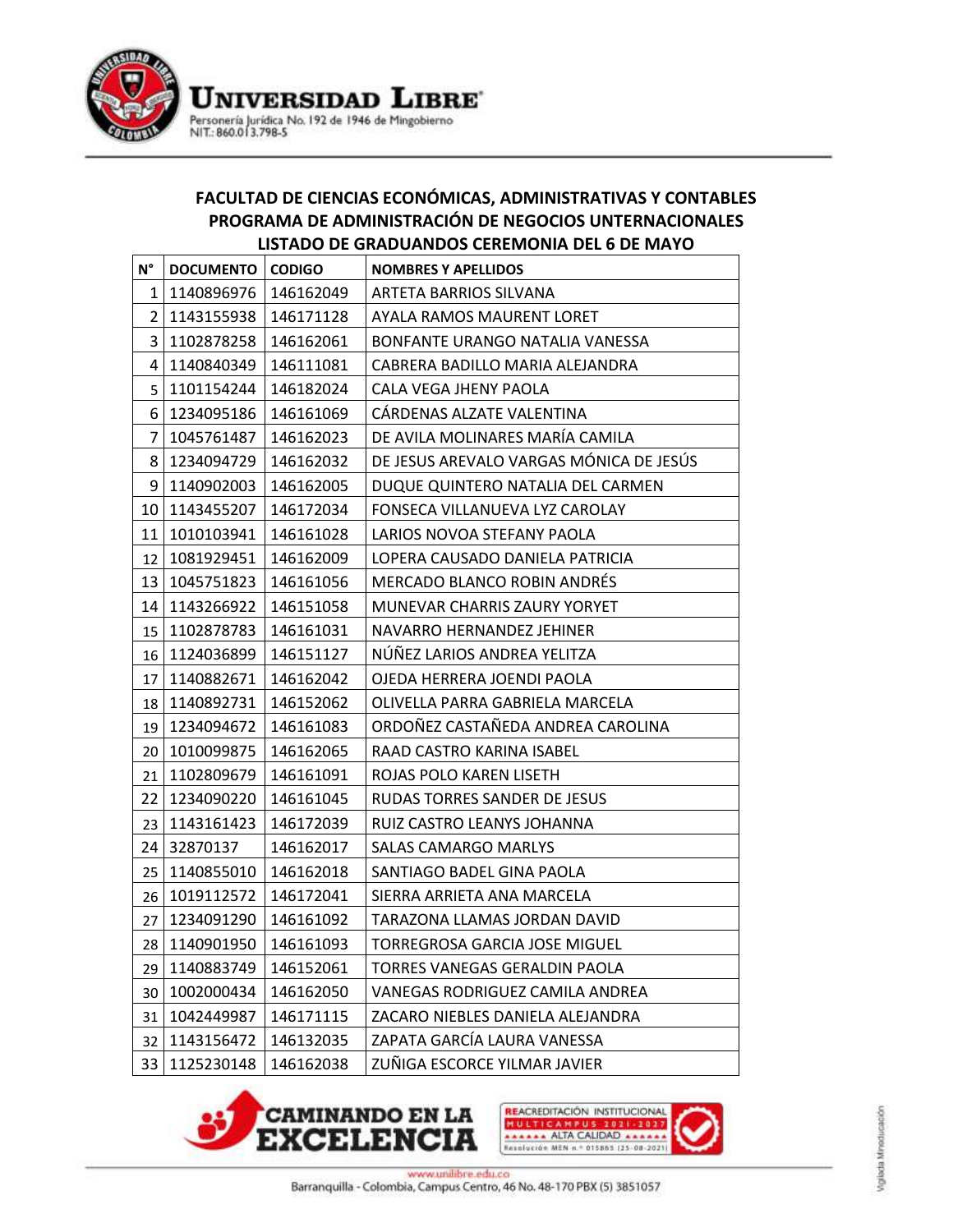

## **FACULTAD DE CIENCIAS ECONÓMICAS, ADMINISTRATIVAS Y CONTABLES PROGRAMA DE CONTADURÍA PÚBLICA LISTADO DE GRADUANDOS CEREMONIA DEL 6 DE MAYO**

| $N^{\circ}$             | <b>DOCUMENTO</b> | <b>CODIGO</b> | <b>NOMBRES Y APELLIDOS</b>            |
|-------------------------|------------------|---------------|---------------------------------------|
| 1                       | 1143458907       | 104152050     | ACOSTA PACHECO IVÁN NATALIO           |
| $\overline{2}$          | 1079933097       | 104131049     | ANDRADE GUAO CARLINA MARIA            |
| 3                       | 1050719641       | 104142058     | AURYS CAROLINA ACUÑA RAMIREZ          |
| $\overline{\mathbf{4}}$ | 1047342177       | 104152052     | BARRERA CHARRIS CRISTIAN DAVITH       |
| 5                       | 1143157017       | 104181043     | BENITEZ GALAN ANA KAROLINA            |
| 6                       | 1143448416       | 104111059     | BERDUGO ROJAS MARÍA JOSÉ              |
| $\overline{7}$          | 55304169         | 104161068     | <b>CERVANTES GIRON EYLIN YICETH</b>   |
| 8                       | 1140898429       | 104161037     | CHARRIS CORDERO JANINA LUCIA          |
| 9                       | 1143429243       | 104141036     | DE LA ROSA DE LA CRUZ SHIRLEY JOHANA  |
| 10                      | 1139614269       | 104112054     | DEFORD RODRIGUEZ GISSELL YANET        |
| 11                      | 1042432506       | 104161043     | FLORIAN LUNA DARYS JULIETH            |
| 12                      | 1050461605       | 104151065     | GARCES ARIAS KARELYS DEL CARMEN       |
| 13                      | 1045715065       | 104162031     | GARCIA NAVARRO LEINSY MARÍA           |
| 14                      | 1140870307       | 104161007     | GONZALEZ SARMIENTO ALEXANDER JUNIOR   |
| 15                      | 1043611268       | 104121052     | <b>GUERRERO DEDE YERLIS</b>           |
| 16                      | 1022404447       | 104161082     | GUERRERO RAMIREZ ANDRÉS FELIPE        |
| 17                      | 1052093024       | 104151034     | HERRERA FERNANDEZ ABRAHAM ALBETO      |
| 18                      | 1129539245       | 104131037     | INSIGNARES GERONIMO GLADYS DEL CARMEN |
| 19                      | 1001941052       | 104161044     | LABASTIDA CASTRO LUIS                 |
| 20                      | 1048221747       | 104161010     | LLANOS RADA GERARDO ANDRÉS            |
| 21                      | 1100626472       | 104131025     | MOGOLLON FRANCO LEIDY LAURA           |
| 22                      | 1140902257       | 104171053     | NORIEGA AREVALO DARWIN ROBERTO        |
| 23                      | 1140889413       | 104142002     | NOVOA NAVARRO FRANCIA MARÍA           |
| 24                      | 1001818534       | 104171061     | OROZCO HERRERA DIANA CRISTINA         |
| 25                      | 1143166248       | 104161048     | PEREZ BARBOSA EDIN FRANK              |
| 26                      | 1007028538       | 104161069     | RUIZ SALINA ANGIE PAOLA               |
| 27                      | 1045730494       | 104171054     | SALAS FIGUEROA MARÍA CAROLINA         |
| 28                      | 1129566989       | 104161052     | SANTOS MEJIA NAIRIN PAMELA            |
| 29                      | 1140895826       | 104161023     | <b>VARELA MAURY ANDRÉS FELIPE</b>     |
| 30                      | 1140868987       | 104111083     | <b>VESGA TORRES KEYLA LISETH</b>      |